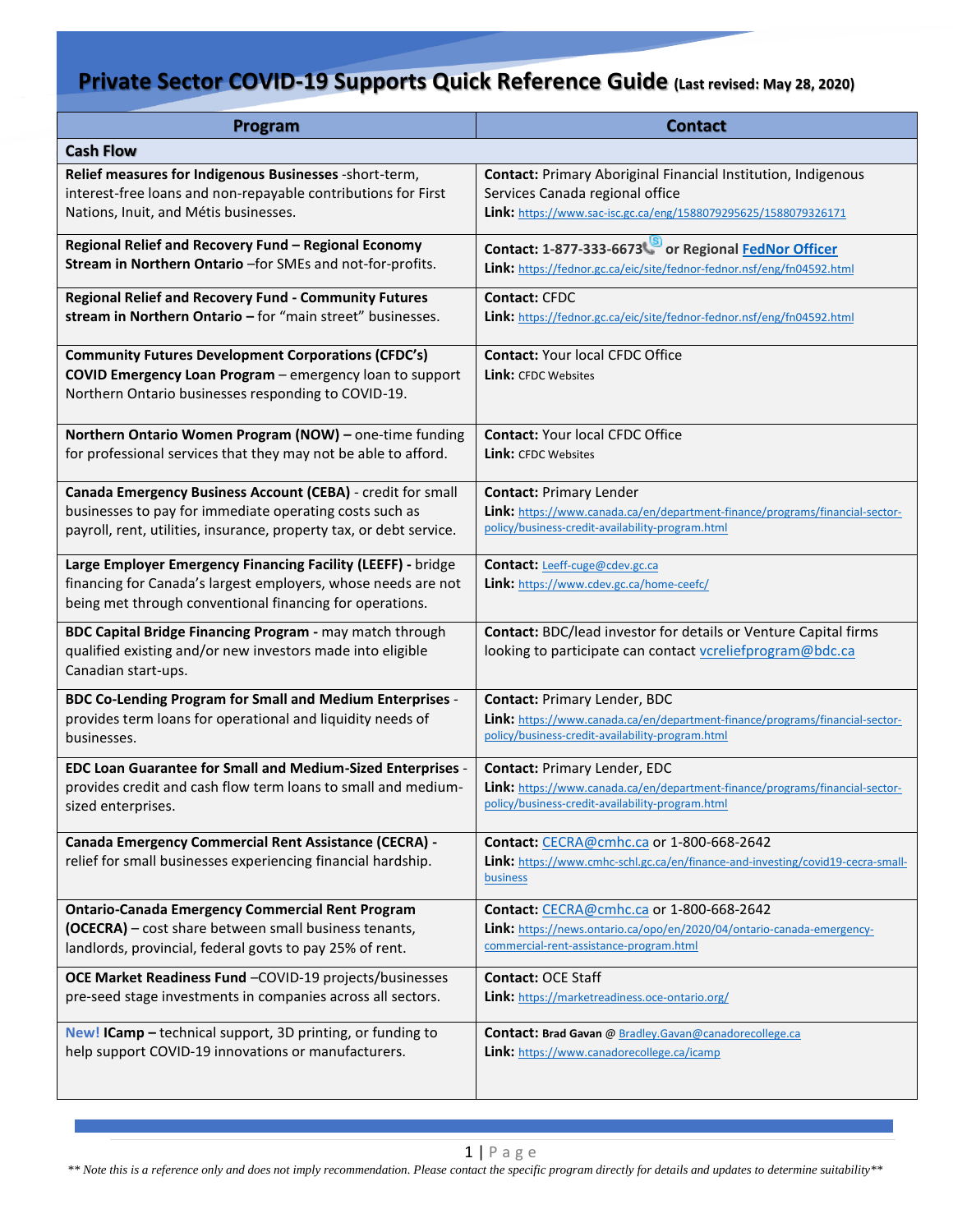### **Tax Relief and Deferrals**

- **Federal Income Tax Deferral -** [https://www.canada](https://www.canada/)
- **Deferral of Sales Tax Remittance and Customs Duty Payments -** [https://www.canada.ca/en/department-finance/news/2020/03/additional](https://www.canada.ca/en/department-finance/news/2020/03/additional-support-for-canadian-businesses-from-the-economic-impact-of-covid-19.html#_Deferral_of_Sales)[support-for-canadian-businesses-from-the-economic-impact-of-covid-19.html#\\_Deferral\\_of\\_Sales](https://www.canada.ca/en/department-finance/news/2020/03/additional-support-for-canadian-businesses-from-the-economic-impact-of-covid-19.html#_Deferral_of_Sales)
- **Deferral of Customs Duty and Sales Tax for Importers -** [https://www.canada.ca/en/department-finance/news/2020/03/additional-support-for](https://www.canada.ca/en/department-finance/news/2020/03/additional-support-for-canadian-businesses-from-the-economic-impact-of-covid-19.html#_Deferral_of_Customs)[canadian-businesses-from-the-economic-impact-of-covid-19.html#\\_Deferral\\_of\\_Customs](https://www.canada.ca/en/department-finance/news/2020/03/additional-support-for-canadian-businesses-from-the-economic-impact-of-covid-19.html#_Deferral_of_Customs)
- **Deferral of Global Adjustment charges for industrial/commercial electricity consumers -** [http://www.ieso.ca/en/Learn/Electricity-Pricing/What](http://www.ieso.ca/en/Learn/Electricity-Pricing/What-is-Global-Adjustment)[is-Global-Adjustment](http://www.ieso.ca/en/Learn/Electricity-Pricing/What-is-Global-Adjustment)
- **Deferral of WSIB fees -** <https://www.wsib.ca/en/news-release/wsib-announces-19-billion-financial-relief-ontario-businesses>
- **Regional Opportunities Investment Tax Credit (Prov) -**<https://budget.ontario.ca/2020/marchupdate/annex.html>

| <b>Workforce</b>                                                                                                                                                                                                                                                                                                                     |                                                                                                                                                                                 |  |
|--------------------------------------------------------------------------------------------------------------------------------------------------------------------------------------------------------------------------------------------------------------------------------------------------------------------------------------|---------------------------------------------------------------------------------------------------------------------------------------------------------------------------------|--|
| Canada Emergency Wage Subsidy (CEWS) Wage Subsidy                                                                                                                                                                                                                                                                                    | Contact: Online via Personal CRA account or 1-833-966-2099                                                                                                                      |  |
| Program - 75% wage subsidy for up to 12 weeks, retroactive                                                                                                                                                                                                                                                                           | Link: https://www.canada.ca/en/revenue-agency/services/subsidy/emergency-                                                                                                       |  |
| from March 15, 2020, to June 6, 2020.                                                                                                                                                                                                                                                                                                | wage-subsidy.html                                                                                                                                                               |  |
| 10% Temporary Wage Subsidy for Employers - three-month                                                                                                                                                                                                                                                                               | Contact: Personal CRA account or 1-833-966-2099                                                                                                                                 |  |
| relief to reduce the amount of payroll deductions required to                                                                                                                                                                                                                                                                        | Link: https://www.canada.ca/en/revenue-agency/campaigns/covid-19-                                                                                                               |  |
| be remitted to the Canada Revenue Agency (CRA).                                                                                                                                                                                                                                                                                      | update/frequently-asked-questions-wage-subsidy-small-businesses.html#h1                                                                                                         |  |
| Canada Summer Jobs - revised in response to the pandemic                                                                                                                                                                                                                                                                             | Contact: Local MPP to request a position, 1-800-935-5555.                                                                                                                       |  |
| (e.g. 100% wage subsidy, extended to February 28, 2021 and                                                                                                                                                                                                                                                                           | <b>Link:</b> https://www.canada.ca/en/employment-social-                                                                                                                        |  |
| applicable fora part-time basis).                                                                                                                                                                                                                                                                                                    | development/services/funding/canada-summer-jobs.html                                                                                                                            |  |
| Work-Sharing Program - helps employers and employees avoid                                                                                                                                                                                                                                                                           | Contact: 1-800-367-5693                                                                                                                                                         |  |
| layoffs when there is a temporary decrease in business activity                                                                                                                                                                                                                                                                      | Link: https://www.canada.ca/en/employment-social-                                                                                                                               |  |
| beyond the control of the employer.                                                                                                                                                                                                                                                                                                  | development/corporate/notices/coronavirus.html#work-share                                                                                                                       |  |
| Pandemic Pay - additional support for frontline workers<br>fighting COVID-19.                                                                                                                                                                                                                                                        | <b>Link:</b> https://www.ontario.ca/page/covid-19-temporary-pandemic-pay#section-3                                                                                              |  |
| Canada Emergency Response Benefit (CERB) - temporary<br>income support for those not working because of COVID-19.                                                                                                                                                                                                                    | Link: https://www.canada.ca/en/services/benefits/ei/cerb-application.html                                                                                                       |  |
| Temporary Foreign Worker Program - \$1,500 possible for                                                                                                                                                                                                                                                                              | Contact: 1-800-367-5693                                                                                                                                                         |  |
| each temporary foreign worker provided to employers or those                                                                                                                                                                                                                                                                         | Link: https://www.canada.ca/en/employment-social-                                                                                                                               |  |
| working with them during COVID 19 pandemic.                                                                                                                                                                                                                                                                                          | development/services/foreign-workers.html                                                                                                                                       |  |
| Agriculture and food jobs in Ontario (Prov) - Post or apply to<br>agri-food jobs to support the response COVID-19.                                                                                                                                                                                                                   | Link: https://www.ontario.ca/page/agriculture-and-food-jobs-<br>ontario?fbclid=IwAR05wEebmX85VIE5LGZv8CrWgyYHxkewmBGKEtENHCEoTg66Ub<br>ykjUrv5g0 or https://helpcanadagrow.com/ |  |
| Step Up to the Plate Job Postings In Agri-food (Fed) - Post or                                                                                                                                                                                                                                                                       | Link: http://www.agr.gc.ca/eng/canadian-agri-food-sector/step-up-to-the-plate-                                                                                                  |  |
| apply to agri-food jobs to support the response to COVID-19.                                                                                                                                                                                                                                                                         | help-feed-canadians/?id=1587057952017                                                                                                                                           |  |
| New! Youth Employment and Skills Program (YESP) (Fed) - for                                                                                                                                                                                                                                                                          | Link: http://www.agr.gc.ca/eng/agricultural-programs-and-services/youth-                                                                                                        |  |
| positions for youth in the agriculture industry                                                                                                                                                                                                                                                                                      | employment-and-skills-program/?id=1557778999519                                                                                                                                 |  |
| <b>Health and Safety</b>                                                                                                                                                                                                                                                                                                             |                                                                                                                                                                                 |  |
| . Workplace PPE Supplier Directory (Prov) - Provincial list of companies selling COVID-19 PPE. https://covid-19.ontario.ca/workplace-ppe-supplier-<br>directory?page=2#no-back<br>$\Omega$ CE COVID-19 Company Collaborations – listing of companies providing solutions to address COVID-19 https://oce-optario.org/programs/covid- |                                                                                                                                                                                 |  |

• **OCE COVID-19 Company Collaborations –** listing of companies providing solutions to address COVID-19**.** [https://oce-ontario.org/programs/covid-](https://oce-ontario.org/programs/covid-19-collaboration-platform/company-collaborations)[19-collaboration-platform/company-collaborations](https://oce-ontario.org/programs/covid-19-collaboration-platform/company-collaborations) 

- **Near North Mitigation Alliance (IION)** list of companies offering COVID-19 products and service solutions <https://iion.ca/covid-19/>
- **The Rapid Response Platform -** list of companies offering COVID-19 products and services **-** <https://www.rrpcanada.org/#/>
- your reader's attention with a great quote from the document or use this space to emphasize a key point. [Grab **Provincial Resources to prevent COVID-19 in the workplace -** <https://www.ontario.ca/page/resources-prevent-covid-19-workplace>

*\*\* Note this is a reference only and does not imply recommendation. Please contact the specific program directly for details and updates to determine suitability\*\**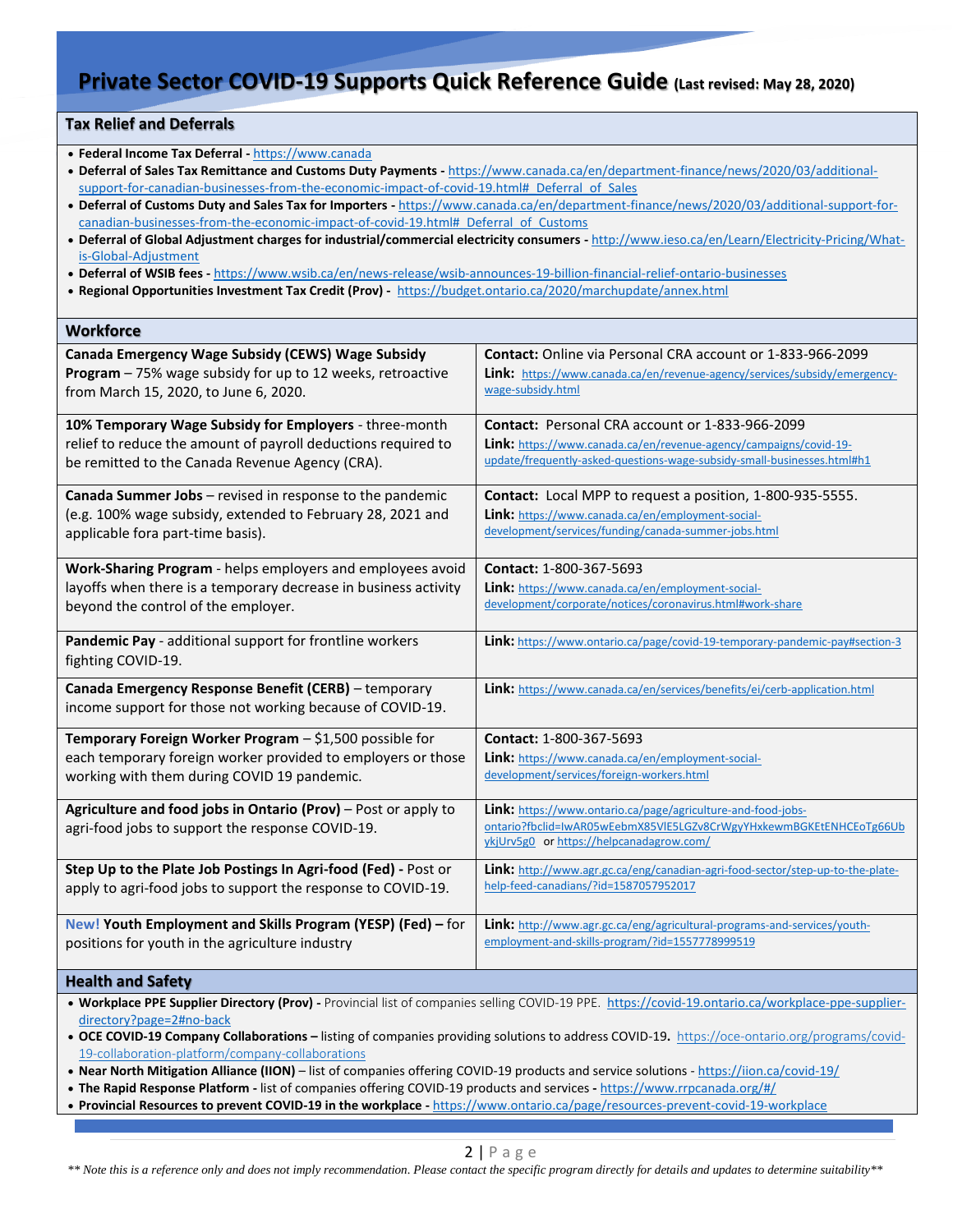| . Workplace Safety and Prevention Services (WSPS) Health and Safety COVID-19 Protocols for Workers -<br>https://www.wsps.ca/covid19#downloads<br>. WSPS Return to Work Checklist and Protocols - https://www.wsps.ca/WSPS/media/Site/Resources/Downloads/Pandemic-Recovery-Return-to-<br>Business-Checklist.pdf?ext=.pdf<br>• Canadian Centre for Occupational Health and Safety Pandemic (COVID-19) Worker Tip Sheets -<br>https://www.ccohs.ca/products/publications/covid19/<br>• Pandemic Info Share - http://pandemic.ccohs.ca/                                                                                                                                                                                                                                                                                                                                                                                                                                                                                                                                                                                                                                                                        |                                                                                                                                                                                                                             |  |
|-------------------------------------------------------------------------------------------------------------------------------------------------------------------------------------------------------------------------------------------------------------------------------------------------------------------------------------------------------------------------------------------------------------------------------------------------------------------------------------------------------------------------------------------------------------------------------------------------------------------------------------------------------------------------------------------------------------------------------------------------------------------------------------------------------------------------------------------------------------------------------------------------------------------------------------------------------------------------------------------------------------------------------------------------------------------------------------------------------------------------------------------------------------------------------------------------------------|-----------------------------------------------------------------------------------------------------------------------------------------------------------------------------------------------------------------------------|--|
| <b>Communications - Marketing, Website and Tech</b>                                                                                                                                                                                                                                                                                                                                                                                                                                                                                                                                                                                                                                                                                                                                                                                                                                                                                                                                                                                                                                                                                                                                                         |                                                                                                                                                                                                                             |  |
| Canadian Agricultural Partnership (CAP) - Agri-Food Open for<br>E-Business Program.                                                                                                                                                                                                                                                                                                                                                                                                                                                                                                                                                                                                                                                                                                                                                                                                                                                                                                                                                                                                                                                                                                                         | <b>Contact: Agricultural Advisor</b><br>Link:http://www.omafra.gov.on.ca/english/cap/ebusiness.htm?utm_source=northern%20on<br>tario%20business&utm_campaign=northern%20ontario%20business&utm_medium=referral              |  |
| Business Technology Improvement Fund - expediting<br>applications to the BTIF program during COVID-19.                                                                                                                                                                                                                                                                                                                                                                                                                                                                                                                                                                                                                                                                                                                                                                                                                                                                                                                                                                                                                                                                                                      | <b>Contact: ICTN Staff</b><br>Link: ICTN Website                                                                                                                                                                            |  |
| Near North Mitigation Alliance (IION) - list of local companies<br>offering COVID-19 products and service solutions can post.                                                                                                                                                                                                                                                                                                                                                                                                                                                                                                                                                                                                                                                                                                                                                                                                                                                                                                                                                                                                                                                                               | Link: https://iion.ca/covid-19/                                                                                                                                                                                             |  |
| The Rapid Response Platform - list where companies<br>supplying COVID-19 products or solutions can post.                                                                                                                                                                                                                                                                                                                                                                                                                                                                                                                                                                                                                                                                                                                                                                                                                                                                                                                                                                                                                                                                                                    | Link: https://www.rrpcanada.org/#/                                                                                                                                                                                          |  |
| <b>Agriculture, Aquaculture and Food Processing Sector</b>                                                                                                                                                                                                                                                                                                                                                                                                                                                                                                                                                                                                                                                                                                                                                                                                                                                                                                                                                                                                                                                                                                                                                  |                                                                                                                                                                                                                             |  |
| Agri-food Workplace Protection Program - support for health<br>and safety measures to prevent the spread of the virus on<br>farm, in processing plants and housing or via transportation.                                                                                                                                                                                                                                                                                                                                                                                                                                                                                                                                                                                                                                                                                                                                                                                                                                                                                                                                                                                                                   | Contact: 1-877-424-1300<br>Link for Producers: http://www.omafra.gov.on.ca/english/cap/capproducers.htm<br><b>Link for Provincially Licensed Meat Processors:</b><br>http://www.omafra.gov.on.ca/english/cap/meatplants.htm |  |
| Canadian Dairy Commission Enhancement (Fed) - increased<br>lines of credit to increase storage capacity for dairy products.                                                                                                                                                                                                                                                                                                                                                                                                                                                                                                                                                                                                                                                                                                                                                                                                                                                                                                                                                                                                                                                                                 | <b>Contact: CDC Staff</b><br>Link: https://www.cbc.ca/news/politics/agri-food-covid-liberals-1.5555591                                                                                                                      |  |
| <b>Emergency Funds for Food Processors (Fed) - PPE and to</b><br>expand or adapt to produce more goods - details coming soon.                                                                                                                                                                                                                                                                                                                                                                                                                                                                                                                                                                                                                                                                                                                                                                                                                                                                                                                                                                                                                                                                               | <b>Contact: TBC</b><br>Link: https://www.cbc.ca/news/politics/agri-food-covid-liberals-1.5555591                                                                                                                            |  |
| Surplus Food Purchase Program (Fed) - food rescue and<br>redistribution program.                                                                                                                                                                                                                                                                                                                                                                                                                                                                                                                                                                                                                                                                                                                                                                                                                                                                                                                                                                                                                                                                                                                            | <b>Contact: TBC</b><br>Link: https://www.cbc.ca/news/politics/agri-food-covid-liberals-1.5555591                                                                                                                            |  |
| Farm Credit Canada (FCC) - COVID-19 financing options.                                                                                                                                                                                                                                                                                                                                                                                                                                                                                                                                                                                                                                                                                                                                                                                                                                                                                                                                                                                                                                                                                                                                                      | <b>Contact: Regional FCC Liaison</b><br>Link: https://www.fcc-fac.ca/en/covid-19/program-details.html                                                                                                                       |  |
| Canadian Food Inspection Agency (CFIA) Coronavirus disease (COVID-19) information for industry - https://www.inspection.gc.ca/covid-<br>$\bullet$<br>19/cfia-information-for-industry/eng/1584462704366/1584462704709<br>Agriculture Canada COVID-19 Information for industry -http://www.agr.gc.ca/eng/coronavirus-disease-covid-19-information-for-<br>$\bullet$<br>industry/?id=1584732749543<br>Canadian Federation of Agriculture (CFA) Resources for COVID-19 - https://www.cfa-fca.ca/resources/resources-on-covid-19/<br>$\bullet$<br>OMAFRA - Agriculture and agri-food industry safety during COVID-19 Information for Industry_<br>$\bullet$<br>http://www.omafra.gov.on.ca/english/about/covid-19.htm<br>Ontario Federation of Agriculture (OFA) COVID-19 Resources - https://ofa.on.ca/covid-19/<br>$\bullet$<br>OFA- A Guide for Direct Sales to Consumers during COVID-19 and Beyond https://ofa.on.ca/resources/a-guide-for-direct-sales-to-consumers-<br>$\bullet$<br>during-covid-19-and-beyond/<br>OFA - Guide to Operating your Essential Farm Business during COVID-19 - https://ofa.on.ca/resources/guide-to-operating-your-essential-farm-<br>$\bullet$<br>business-during-covid-19/ |                                                                                                                                                                                                                             |  |

your reader's attention with a great quote from the document or use this space to emphasize a key point. [Grab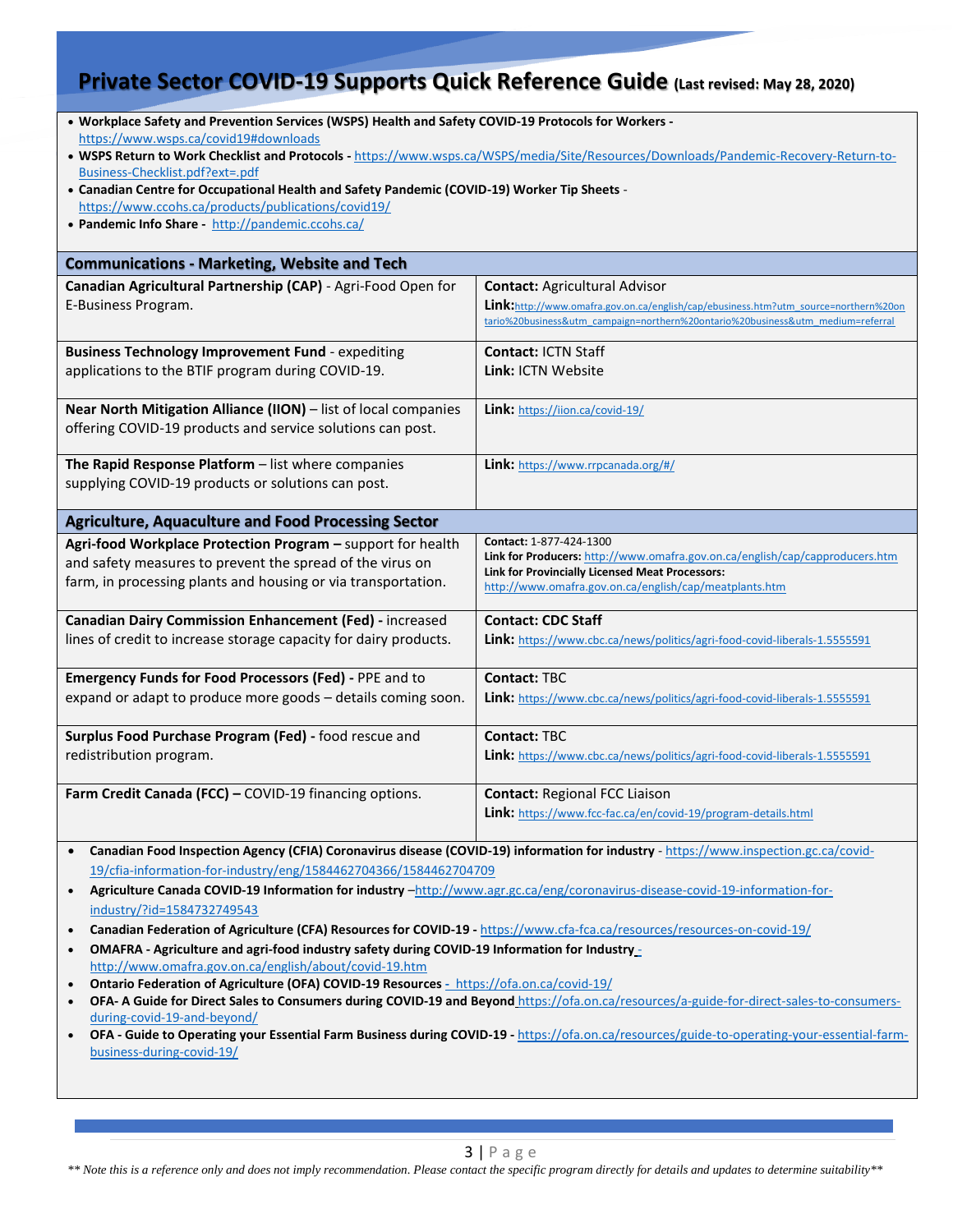| <b>Tourism &amp; Arts, Culture and Creative Industries Sector</b>                                                               |                                                                                                                                                   |  |
|---------------------------------------------------------------------------------------------------------------------------------|---------------------------------------------------------------------------------------------------------------------------------------------------|--|
| <b>Emergency Fund for Culture and Sports Organizations (Fed) -</b>                                                              | Contact: PCH.info-info.PCH@canada.ca or 1-866-811-0055                                                                                            |  |
| relief to support cultural, heritage and sport organizations now<br>and to plan for the future.                                 | Link: https://www.canada.ca/en/canadian-<br>heritage/services/funding/information-covid-19/emergency-support-fund.html                            |  |
| Tourism Development and Recovery Fund (Prov) - details                                                                          | <b>Contact: MHTSCI</b>                                                                                                                            |  |
| coming soon.                                                                                                                    | Link:https://www.grants.gov.on.ca/GrantsPortal/en/OntarioGrants/GrantOpportunities/OSA                                                            |  |
|                                                                                                                                 | PQA005130                                                                                                                                         |  |
| <b>Ontario Live</b> - a virtual marketplace to help support local                                                               | <b>Contact: MHTSCI</b>                                                                                                                            |  |
| artists, operators, attractions and businesses.                                                                                 | Link: https://ontario.live/                                                                                                                       |  |
| Indigenous Tourism Association of Canada COVID-19 page: https://indigenoustourism.ca/corporate/updates-on-covid-19-coronavirus/ |                                                                                                                                                   |  |
|                                                                                                                                 | Destination Canada COVID-19 Page: https://www.destinationcanada.com/en/corporate-news?utm source=Destination+Canada+News&utm campaign=65175230b8- |  |
| EMAIL CAMPAIGN 2020 04 02 09 41&utm medium=email&utm term=0 06c402d754-65175230b8-92263064                                      |                                                                                                                                                   |  |
| Indigenous Tourism Ontario COVID-19 page: https://indigenoustourismontario.ca/updates-on-covid-19/<br>$\bullet$                 |                                                                                                                                                   |  |
| Tourism Industry Association of Ontario (TIAO) COVID-19 page: https://www.tiaontario.ca/cpages/covid19                          |                                                                                                                                                   |  |
| $\bullet$                                                                                                                       | Destination Northern Ontario (RTO 13) COVID page: https://destinationnorthernontario.ca/destination-northern-ontarios-statement-on-covid-19/      |  |
| Explorer's Edge (RTO 12) COVID-19 Page: http://rto12.ca/news/additional-covid-19-resources/<br>$\bullet$                        |                                                                                                                                                   |  |
| New! NOTO COVID-19 Page (Northern Ontario Tourist Outfitters Association) - http://noto.ca/COVID19                              |                                                                                                                                                   |  |
| New! Ontario Arts Council COVID-19 page: https://www.arts.on.ca/news-resources/updates/oac-covid-19-updates<br>$\bullet$        |                                                                                                                                                   |  |
|                                                                                                                                 |                                                                                                                                                   |  |
| <b>COVID-19 Call to Action/Innovation</b>                                                                                       |                                                                                                                                                   |  |
| New! IDEaS COVID-19 Challenge - focused on improving                                                                            | <b>Link:</b> https://www.canada.ca/en/department-national-                                                                                        |  |
| disease tracking and likely exposure to COVID-19 using data                                                                     | defence/programs/defence-ideas/understanding-ideas/sandbox/covid19-                                                                               |  |
| analytics and decontamination techniquest                                                                                       | challenges.html                                                                                                                                   |  |
| Ontario Together Program - help support the province                                                                            | Contact: 1-888-777-0554                                                                                                                           |  |
| respond to COVID-19.                                                                                                            | Link: https://www.ontario.ca/page/how-your-organization-can-help-fight-                                                                           |  |
|                                                                                                                                 | coronavirus                                                                                                                                       |  |
| COVID -19: Tackling the Barriers - request a temporary rule or                                                                  | Link: https://www.ontario.ca/page/frontline-business-help-us-support-you-                                                                         |  |
| regulation change to help them to respond to COVID-19.                                                                          | during-covid-19                                                                                                                                   |  |
| OCE Voucher for Innovation Program (VIP) - for COVID-19                                                                         | <b>Contact: OCE Staff</b>                                                                                                                         |  |
| partnerships between industry and post-secondary institutions.                                                                  | Link: https://oce-ontario.org/programs/covid-19-collaboration-platform                                                                            |  |
|                                                                                                                                 |                                                                                                                                                   |  |
| Calling all suppliers - help Canada combat COVID-19. Note -                                                                     | <b>Contact: Apply Online</b>                                                                                                                      |  |
| this is winding down.                                                                                                           | Link: https://buyandsell.gc.ca/calling-all-suppliers-help-canada-combat-covid-19                                                                  |  |
| NRC COVID-19 Challenge Programs: support for three streams                                                                      | <b>Contact: Apply Online</b>                                                                                                                      |  |
| to address pressing needs and challenges.                                                                                       | Link: https://nrc.canada.ca/en/research-development/research-                                                                                     |  |
|                                                                                                                                 | collaboration/nrc-covid-19-response                                                                                                               |  |
| NGEN Supercluster COVID-19 Fund - Canadian suppliers of                                                                         | Contact: Jason Myers, Email: jayson.myers@ngen.ca                                                                                                 |  |
| essential equipment, products and therapeutics.                                                                                 | Link: https://www.ngen.ca/covid-19-response                                                                                                       |  |
|                                                                                                                                 |                                                                                                                                                   |  |
| Digital Technology Supercluster Program - support the                                                                           | <b>Contact: TBC</b>                                                                                                                               |  |
| development, deployment, scale-up and adoption of products,                                                                     | Link: https://www.digitalsupercluster.ca/new-covid-19-program/                                                                                    |  |
| services or technologies that help address COVID-19                                                                             |                                                                                                                                                   |  |
| Medical Innovation Exchange - to provide non-medical                                                                            | Contact: Kaitlin de Gouw, k.degouw@medicalinnovationxchange.com                                                                                   |  |
| manufacturing companies free support as they retool.                                                                            | Link: https://www.medicalinnovationxchange.com/                                                                                                   |  |
|                                                                                                                                 |                                                                                                                                                   |  |

*\*\* Note this is a reference only and does not imply recommendation. Please contact the specific program directly for details and updates to determine suitability\*\**